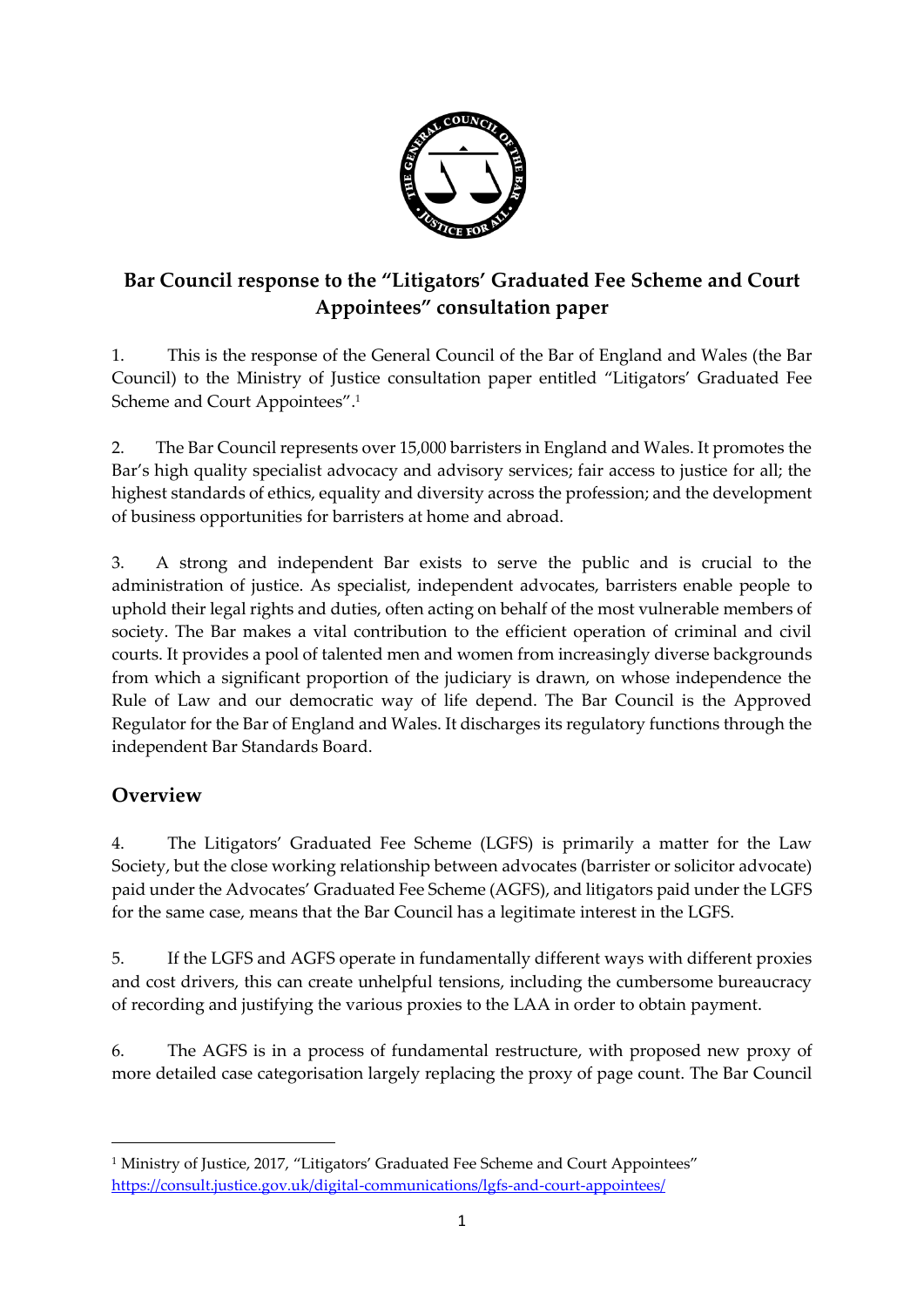has responded<sup>2</sup> constructively to that consultation. The current LGFS consultation says that the proposals are for the short term, to contain LGFS page count spend, and that there will be a second consultation for the "longer term":

"Over the next 12 months we want to work with the Law Society and other representative bodies to reform the scheme so that we measure the relative complexity of cases in a way that does not involve counting pages, but takes into account the totality of the evidence, whether paper or not. We would like to introduce a revised and future-proof scheme by early 2018." (Page 3).

It is important that the "longer term" ambition for LGFS moves as swiftly as possible, so that the two schemes can operate in harmony.

7. The substantial review should include addressing the situation of the absence of support that counsel often have from solicitors at court. This change of solicitors' practice began when the LGFS rolled up the separate fee for attendance at court into the basic fee, with the result that solicitors in most cases ceased to attend. It is not reasonable for counsel to carry out the advocacy whilst also managing the needs of the client and dealing with documents such as for cross-examination, and marshalling defence witnesses. Also, just as the Bar Council has made the point in the AGFS consultation response, any fees need to be index linked and regularly reviewed.

8. We now turn to the specific questions in the consultation.

# **The consultation questions**

1

### **Q1: Do you agree with the proposed reduction of the threshold of PPE to 6,000? Please give reasons.**

9. As stated above, the important change that is needed is to restructure the LGFS so that it pays based on the amount of work required - particularly in early preparation of the case rather than have a system which is bound to counting numbers of pages.

10. The Bar Council questions the MoJ assertion that Cost Judge decisions have changed the definition of what is included as Pages of Prosecution Evidence (PPE). It is the increase in mobile phone and other electronic evidence that has primarily led to increases in PPE claims and this material does need to be worked on and therefore remunerated.

11. The Bar Council does appreciate the MoJ logic in paragraphs 9 and 10 of the consultation that reducing the page threshold to 6,000 pages, and moving to individual cost assessment for PPE above that, is a reasonable attempt at short term cost containment:

"we propose reducing the 10,000 threshold for PPE and moving claims for pages in excess of 6,000 into the special preparation provisions. It is in cases with 6,000 or more

<sup>&</sup>lt;sup>2</sup>[http://www.barcouncil.org.uk/media/555846/20170302\\_bar\\_council\\_response\\_to\\_agfs\\_consultation.p](http://www.barcouncil.org.uk/media/555846/20170302_bar_council_response_to_agfs_consultation.pdf) [df](http://www.barcouncil.org.uk/media/555846/20170302_bar_council_response_to_agfs_consultation.pdf)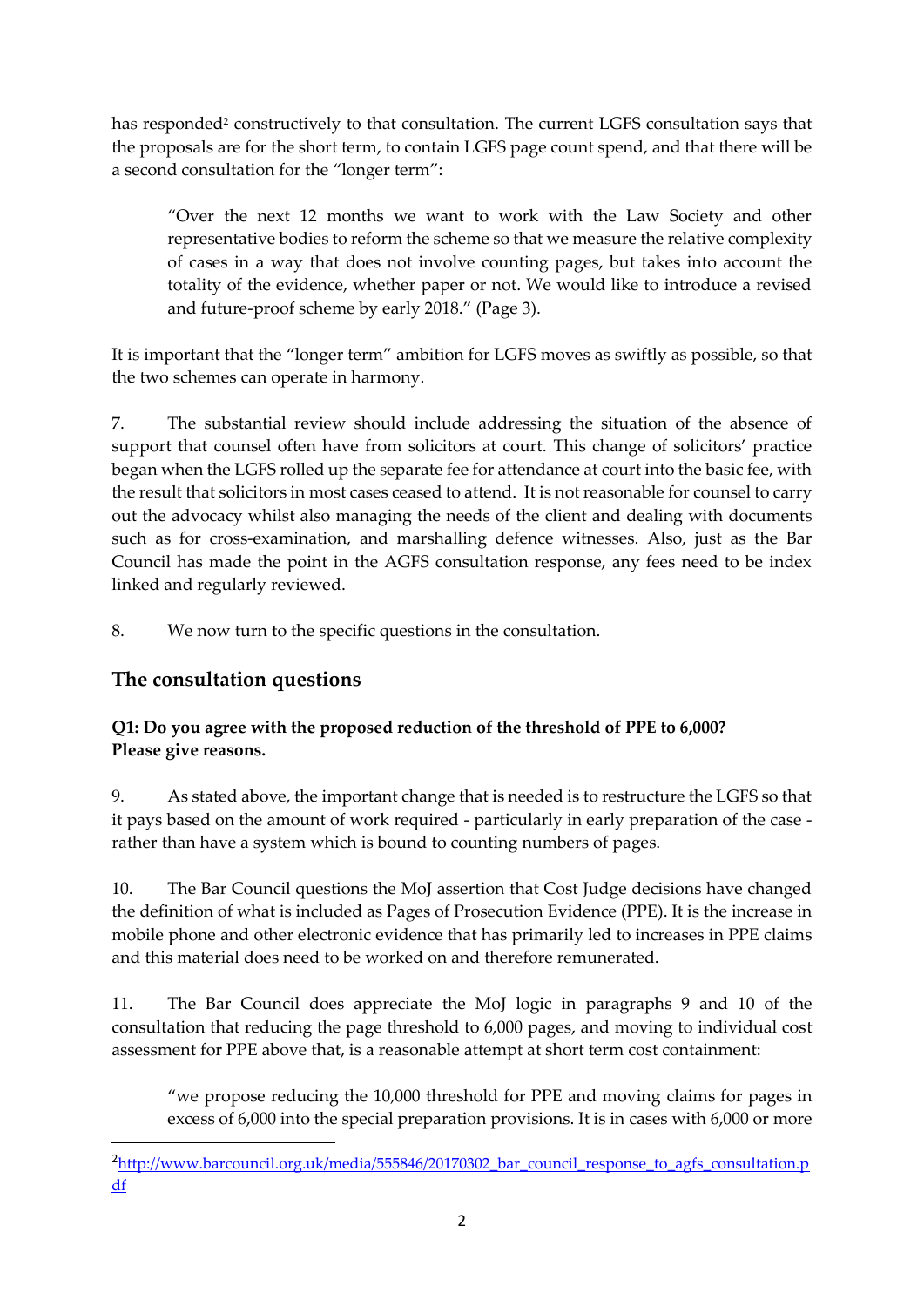pages that we have seen a significant increase in PPE caused in in part by electronic evidence now coming within the definition of PPE, most commonly mobile phone or computer downloads in serious drugs and fraud cases. Applying the special preparation provisions will mean that where there are more than 6,000 pages we will allow payment for work reasonably and actually undertaken.

10. It should be noted that the special preparation scheme is designed to compensate litigators for time spent considering evidence rather than using that evidence as a proxy for an overall assessment of adequate compensation for dealing with the case as a whole. Special preparation claims are assessed on merit, with a higher number of hours able to be authorised for reading particularly complex and/or relevant documentation, so there is a degree of flexibility available for the most complex/exceptional cases"

12. This short term proposal is in no way ideal. Individual case assessment is time consuming and bureaucratic for all parties and can be a frustrating experience for lawyers who have worked on the case, to persuade LAA assessors who have not, that the lawyer did indeed need to spend the time working on the case that they did. Too often, the LAA assessor is inclined to 'tax down' an application, resulting in a further time consuming appeal process. Therefore, if this change is introduced, it needs to be both short term and closely monitored.

#### **Q2. If not, do you propose a different threshold or other method of addressing the issue? Please give reasons**

13. The issue should be addressed by a full revision of LGFS.

### **Q3. Do you agree with the proposed capping of court appointees' costs at legal aid rates? Please give reasons.**

14. No. The logic in the consultation document is extraordinary. The paper states (page 9) that court appointed legal representatives are paid a "proper fee", and that this "proper fee" "can be four to five times higher than legal aid rates." The Bar Council agrees with that statement of facts. The logical solution therefore is to increase legal aid rates so that they are also paid a "proper fee" to match that of court appointed legal representative rates. The MoJ proposed 'solution' is to reduce court appointed rates so that there is no fee in the system which is at the level of a proper fee.

15. The paper states (page 10) that the work is "in reality no different to that undertaken by lawyers acting for a defendant under legal aid." This fails to recognise that the task is more onerous, and that the prospect of the advocate being the subject of a complaint by a convicted defendant is much greater in the circumstances where the defendant has not selected the advocate, but the advocate has been selected for them. If this role is not paid at a proper fee there are unlikely to be sufficient numbers of advocates prepared to undertake this work.

**Q4. Do you have any comments on the Equalities Statement published alongside this consultation and/or any further sources of data about protected characteristics we should consider?**